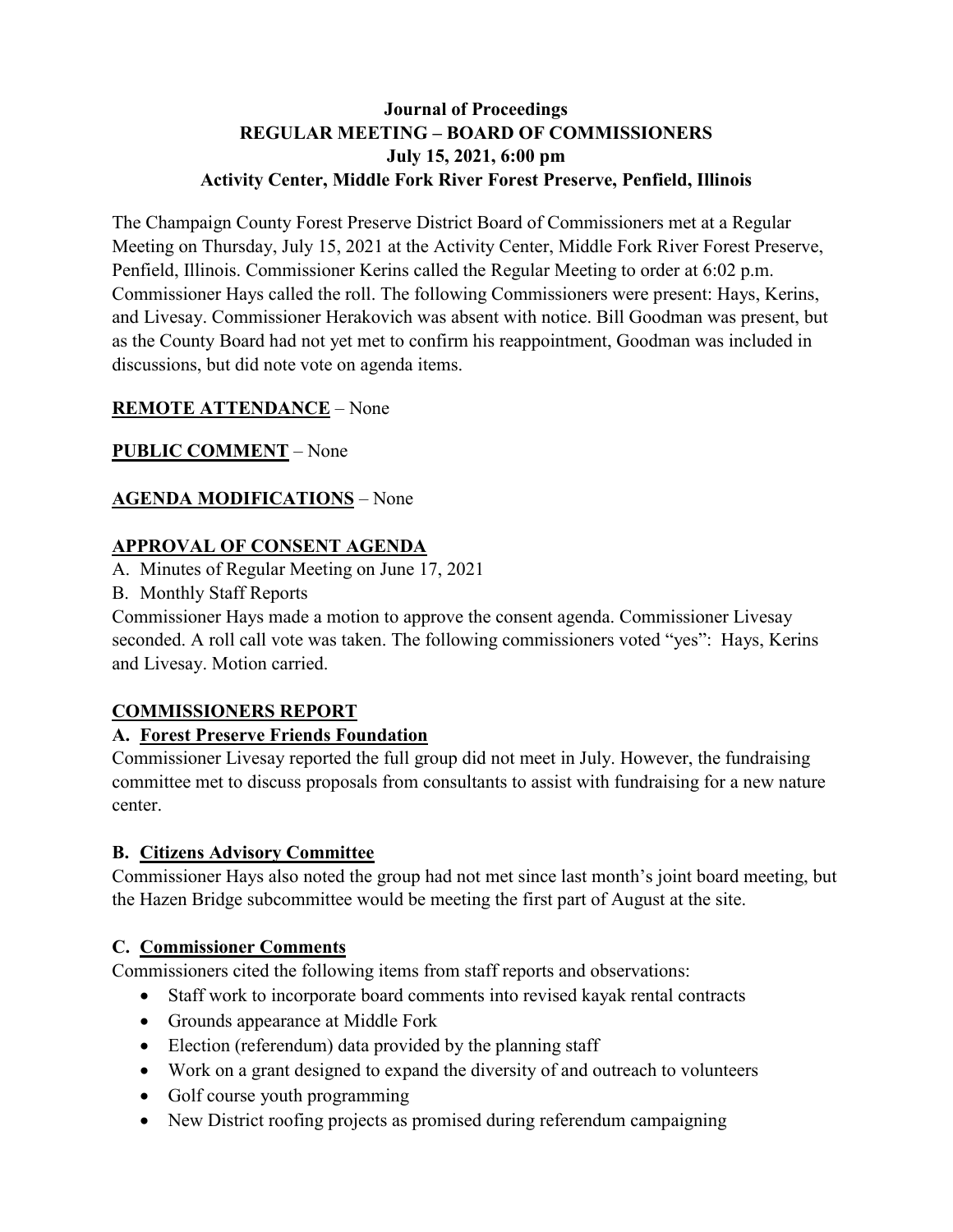**Regular Meeting July 15, 2021 Page 2 of 4**

- Media coverage
- Grant work underway

Commissioner Hays noted his appreciation that the Riverview Retreat Center would be used for an upcoming volunteer appreciation event, and also noted upcoming events for the USRC and the Illinois Paddling Council.

All Commissioners briefly discussed the election data that was included with the staff reports, noting that the mapped data was helpful and should be used by the District to inform future outreach efforts.

# **Executive Director Report**

**A. Announcements** – Executive Director Wuellner thanked planning staff for their work on the election data, and also gave an overview of what the fundraising consultant would bring to the process to fund a new nature center. Goodman asked if current donors would be contacted, or if new donors would be found. Wuellner responded that current donors would be approached first but that both consultants had stated that new donors would be needed to reach the goal. Goodman stated that he would not be opposed to the use of District funds for the project and that he expected the center would need to be funded from many different revenue sources. Livesay stated she would like the Education staff to outline and specify exactly their needs for the building space. Livesay also noted she would like staff to put a memo together with a summary of needs and proposed project timelines.

### **OLD BUSINESS** - None

### **NEW BUSINESS**

# **A. Disbursements for Approval**

Commissioner Hays moved to approve the payment of \$303,465.24 in disbursements dated June 18, 2021 through July 15, 2021. Commissioner Livesay seconded. A roll call vote was taken. The following commissioners voted "yes": Hays, Kerins and Livesay. Motion carried.

# **B. Treasurers Report - June**

Commissioner Livesay moved the Board approve the June 2021 Treasurer's report. Commissioner Hays seconded. Finance Director, John Baker, noted highlights of the report including; COVID trends, revenue surplus, property tax receipts, golf, pavilions and camping revenue, and education programs. A roll call vote was taken. The following commissioners voted "yes": Hays, Kerins and Livesay. Motion carried.

### **C. Resolution 2021-08, License Agreement with Kingfisher Kayaking, Inc.**

Commissioner Hays moved the Board approve Resolution 2021-08 authorizing the Executive Director to execute the license agreement with Kingfisher Kayaking, Inc. regarding kayak and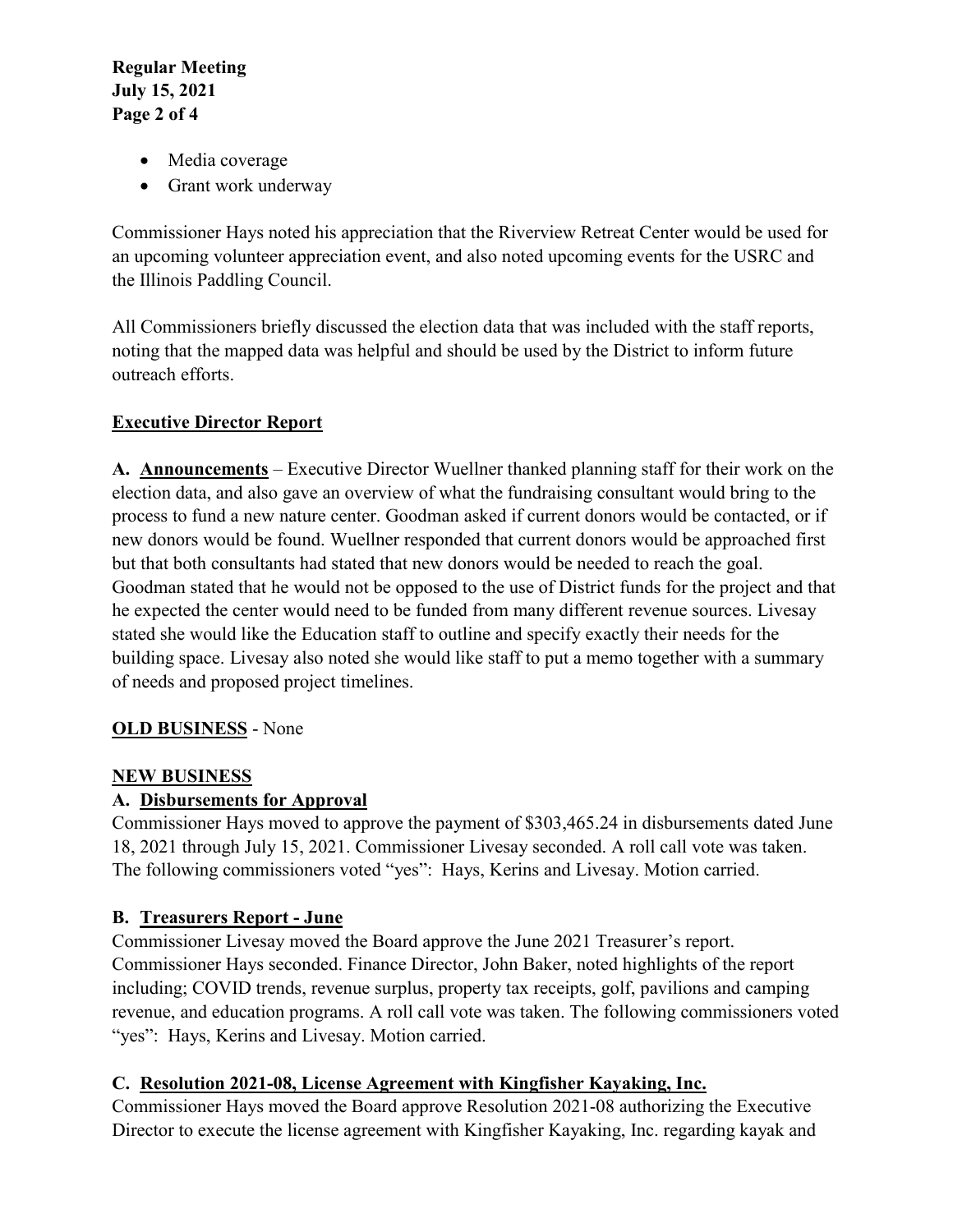### **Regular Meeting July 15, 2021 Page 3 of 4**

canoe excursions. Commissioner Livesay seconded. Commissioners thanked staff for their work on the contract. Livesay noted the word tubing would need to be removed prior to the contract being executed. Commissioners asked if Kingfisher had reached an agreement with a private property owner to use their land for take-out. At this time, the representative from Kingfisher Kayaking noted that an agreement was still pending, and thus they will not be using the Salt Fork River until a take-out location has been established and an agreement given to District staff. Commissioner Hays noted thanks to Kingfisher Kayaking for helping get people on the rivers in the District. A roll call vote was taken. The following commissioners voted "yes": Hays, Kerins and Livesay. Motion carried.

### **D. Resolution 2021-09, License Agreement with Lunatic Kayak Rental, LLC**

Commissioner Hays moved the Board approve Resolution 2021-09 authorizing the Executive Director to execute the license agreement with Lunatic Kayak Rental, LLC regarding the operation of a kayak and canoe rental concession on Homer Lake. Commissioner Livesay seconded. Commissioners confirmed that boats would not be stored on our property, paddle boards would not be included in the rentals, and that boats would be labeled with the business name. Livesay also asked Lunatic Kayaking representatives to make sure clients do not trespass on private property. Lunatic Kayak stated they would notify clients of that, and also to make sure they stay away from the spillway/dam area. Hays noted he would like to see ACA (American Canoe Association) certification at some point for canoeing and kayak safety. A roll call vote was taken. The following commissioners voted "yes": Hays, Kerins and Livesay. Motion carried.

### **E. Homer TIF Extension**

Commissioner Livesay moved the Board support extending the Homer Tax Increment Financing District through the 2035 tax year. Commissioner Hays seconded. Commissioners thanked Baker for his follow up info on the memo in the packet. A voice vote was taken. Motion carried.

### **F. Audit Contract Renewal**

Commissioner Hays moved the Board renew the District audit contract with CliftonLarsonAllen, LP for the 2021 to 2022 audit years. Kerins noted he appreciated the three-year contract with an option to extend for two additional years as it provides continuity in auditing. Commissioner Livesay seconded. A voice vote was taken. Motion carried.

### **EXECUTIVE SESSION**

Commissioner Hays moved to Executive Session at 6:57 pm under 2(c)1: The appointment, employment, compensation, discipline, performance, or dismissal of specific employees of the public body or legal counsel for the public body, including hearing testimony on a complaint lodged against an employee of the public body or against legal counsel for the public body to determine its validity, and  $2(c)$ 5: The purchase or lease of real property for the use of the public body, including meetings held for the purpose of discussing whether a particular parcel should be